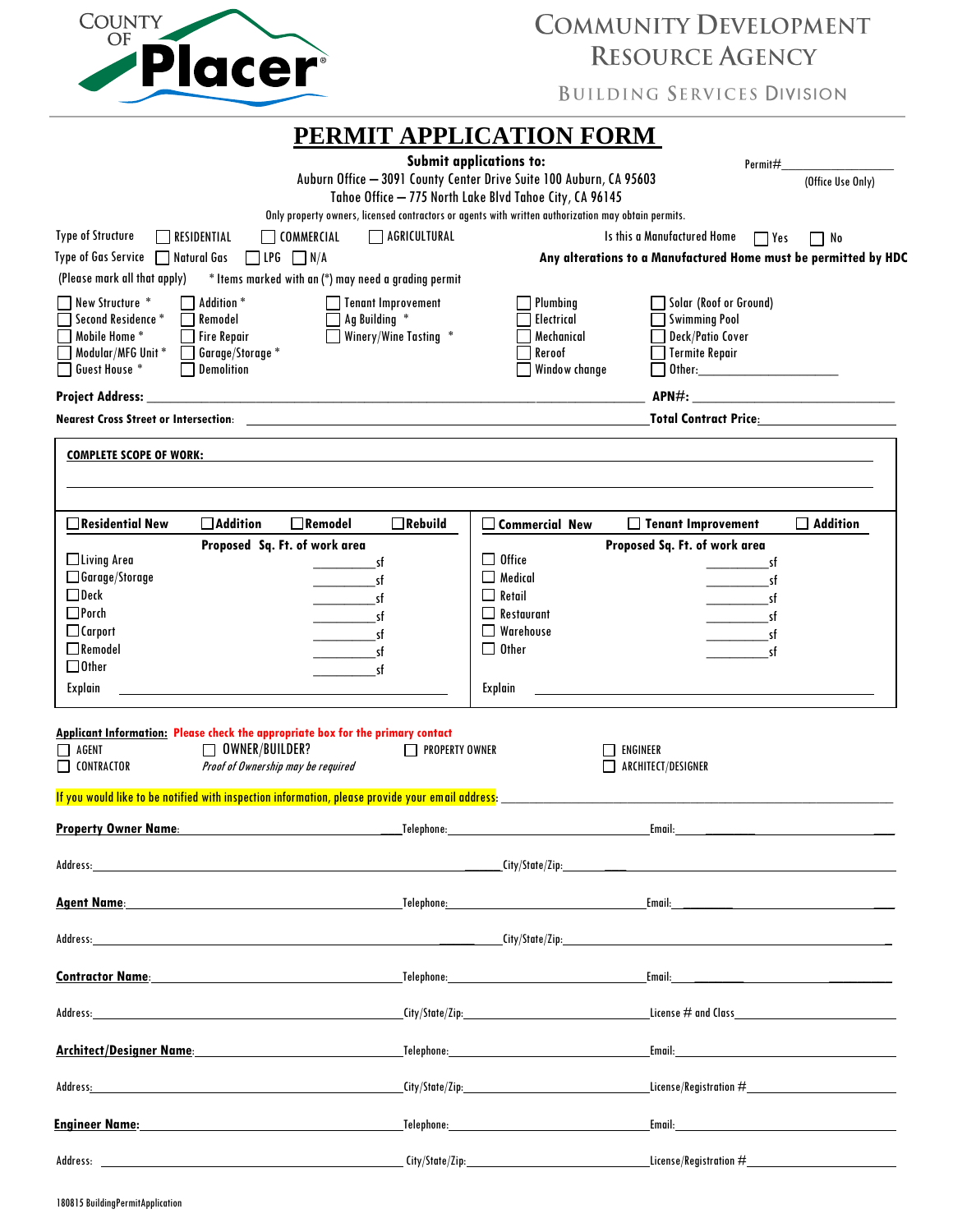### **OWNER BUILDER DECLARATION**

I HEREBY AFFIRM UNDER PENALTY OF PERJURY THAT I AM EXEMPT FROM THE Contractors' State License Law for the reason(s) indicated below by the checkmark(s) I have placed next to the applicable item(s) (Section 7031.5, Business and Professions Code: Any City or County that requires a permit to construct, alter, improve, demolish, or repair any structure, prior to its issuance, also requires the applicant for the permit to file a signed statement that he or she is licensed pursuant to the provisions of the Contractors' State License Law (Chapter 9, commencing with Section 7000) of Division 3 of the Business and Professions Code) or that he or she is exempt from licensure and the basis for the alleged exemption. Any violation of Section 7031.5 by any applicant for a permit subjects the applicant to a civil penalty of not more than five hundred dollars (\$500):

I, as owner of the property, or my employees with wages as their sole compensation will do  $\Box$  all of or  $\Box$  portions of the work, and the structure is not intended or offered for sale (Section 7044, business and Professions Code: The Contractors' State License Law does not apply to an owner of the property who, through employees' or personal effort, builds or improves the property, provided that the improvements are not intended or offered for sale. If, however, the building or improvement is sold within one year of completion, the Owner-Builder will have the burden of proving that it was not built or improved for the purpose of sale.).

I, as owner of the property, am exclusively contracting with licensed contractors to construct the project (Section 7044, Business and Professions Code: The Contractors' License Law does not apply to an owner of property who builds or improves thereon, and who contracts for the project with a licensed contractor pursuant to the Contractors' State License Law).

I am exempt from licensure under the Contractors' State License Law for the following reason:

By my signature below I acknowledge that, except for my personal residence in which I must have resided for at least one year prior to completion of the improvements covered by this permit, I cannot legally sell a structure that I have built as an owner-builder if it has not been constructed in its entirety by licensed contractors. I understand that a copy of the applicable law, Section 7044 of the Business and Professions Code, is available upon request when this application is submitted or at the following website: http://www.leginfo.ca.gov/calaw.html

\_\_\_\_\_\_\_\_\_\_\_\_\_\_\_\_\_\_\_\_\_\_\_\_\_\_\_\_\_\_\_\_\_\_\_\_\_\_\_\_\_\_\_\_\_\_\_\_\_\_\_\_\_\_\_\_\_\_\_\_\_\_\_\_\_\_\_\_\_\_\_\_\_\_\_\_\_\_\_\_\_\_\_\_\_\_\_\_\_\_\_\_\_\_\_\_\_\_\_\_\_\_\_\_\_\_\_\_\_\_\_\_\_\_\_\_\_\_\_\_\_\_\_\_\_\_\_

# **Property Owner/Authorized Agent Signature Date of Contract Contract Contract Contract Contract Contract Contract Contract Contract Contract Contract Contract Contract Contract Contract Contract Contract Contract Contrac**

# **LICENSED CONTRACTOR DECLARATION**

I hereby affirm that under penalty of perjury I am licensed under the provisions of Chapter 9 (commencing with Section 7000) of Division 3 of the Business & Professions Code: License Class and License # will be verified by CSLB

# **Contractor's Signature Access of the Contractor's Signature** Date

# **WORKERS' COMPENSATION DECLARATION**

\_\_\_\_\_\_\_\_\_\_\_\_\_\_\_\_\_\_\_\_\_\_\_\_\_\_\_\_\_\_\_\_\_\_\_\_\_\_\_\_\_\_\_\_\_\_\_\_\_\_\_\_\_\_\_\_\_\_\_\_\_\_\_\_\_\_\_\_\_\_\_\_\_\_\_\_\_\_\_\_\_\_\_\_\_\_\_\_\_\_\_\_\_\_\_\_\_\_\_\_\_\_\_\_\_\_\_\_\_\_\_\_\_\_\_\_\_\_\_\_\_\_\_\_\_\_\_

WARNING: FAILURE TO SECURE WORKERS' COMPENSATION COVERAGE IS UNLAWFUL, AND SHALL SUBJECT AN EMPLOYER TO CIMINAL PENALTIES AND CIVIL FINES UP TO ONE HUNDRED THOUSAND DOLLARS (\$100,000), IN ADDITION TO THE COST OF COMPENSATION, DAMAGES AS PROVIDED FOR IN SECTION 3706 OF THE LABOR CODE, INTEREST, AND ATTORNEY'S FEES.

I hereby affirm under penalty of perjury one of the following declarations:

 I have and will maintain a certificate of consent to self-insure for workers' compensation, issued by the Director of Industrial Relations as provided for by Section 3700 of the Labor Code, for the performance of the work for which this permit is issued.

I have and will maintain workers' compensation insurance, as required by Section 3700 of the Labor Code, for the performance of the work for which this permit is issued.

I certify that, in the performance of the work for which this permit is issued, I shall not employ any person in any manner so as to be come subject to the workers' compensation laws of California, and agree that, if I should become subject to the workers' compensation provisions of Section 3700 of the Labor Code, I shall forthwith comply with those provisions.

#### DECLARATION REGARDING CONSTRUCTION LENDING AGENCY

I hereby affirm under penalty of perjury that there is a construction lending agency for the performance of the work for which this permit is issued (Section 3097, Civil Code).

#### $\_$  , and the set of the set of the set of the set of the set of the set of the set of the set of the set of the set of the set of the set of the set of the set of the set of the set of the set of the set of the set of th Construction Lender's Name and Address

By my signature below, I certify to each of the following: I am  $\Box$  a California Licensed Contractor or  $\Box$  authorized to act on the Contractor's behalf\*\* or  $\Box$  the property owner\* or  $\Box$  authorized to act on the property owner's behalf\*\*

- I have read this construction permit and the information I have provided is correct. I agree to comply with all applicable City or County ordinances and state laws relating to building construction. I authorize representatives of this City or County to enter the above-identified property for inspection purposes.
- I understand this application does not guarantee project approval.

TIME LIMITATIONS OF APPLICATION AND PERMIT: An application for permit for any proposed work shall be deemed to have been abandoned 1 year after the date of filing, unless a permit has been issued. The destruction of documents may occur 180 days after application expiration date. An issued permit will expire 2 years from date of issue. You will NOT be notified prior to the expiration of your permit. If you allow the permit to expire prior to completion of the project, a new permit will be required and you may become liable for additional fees including but not limited to administrative fees, inspection fees, and impact fees. Building construction plans that were submitted may also be destroyed upon permit expiration, subject to new building construction codes.

 $\_$  , and the set of the set of the set of the set of the set of the set of the set of the set of the set of the set of the set of the set of the set of the set of the set of the set of the set of the set of the set of th

### **Signature** California Licensed Contractor, Property Owner<sup>\*</sup> or Authorized Agent<sup>\*\*</sup> Date

\*Requires separate verification form \*\*Requires separate authorization form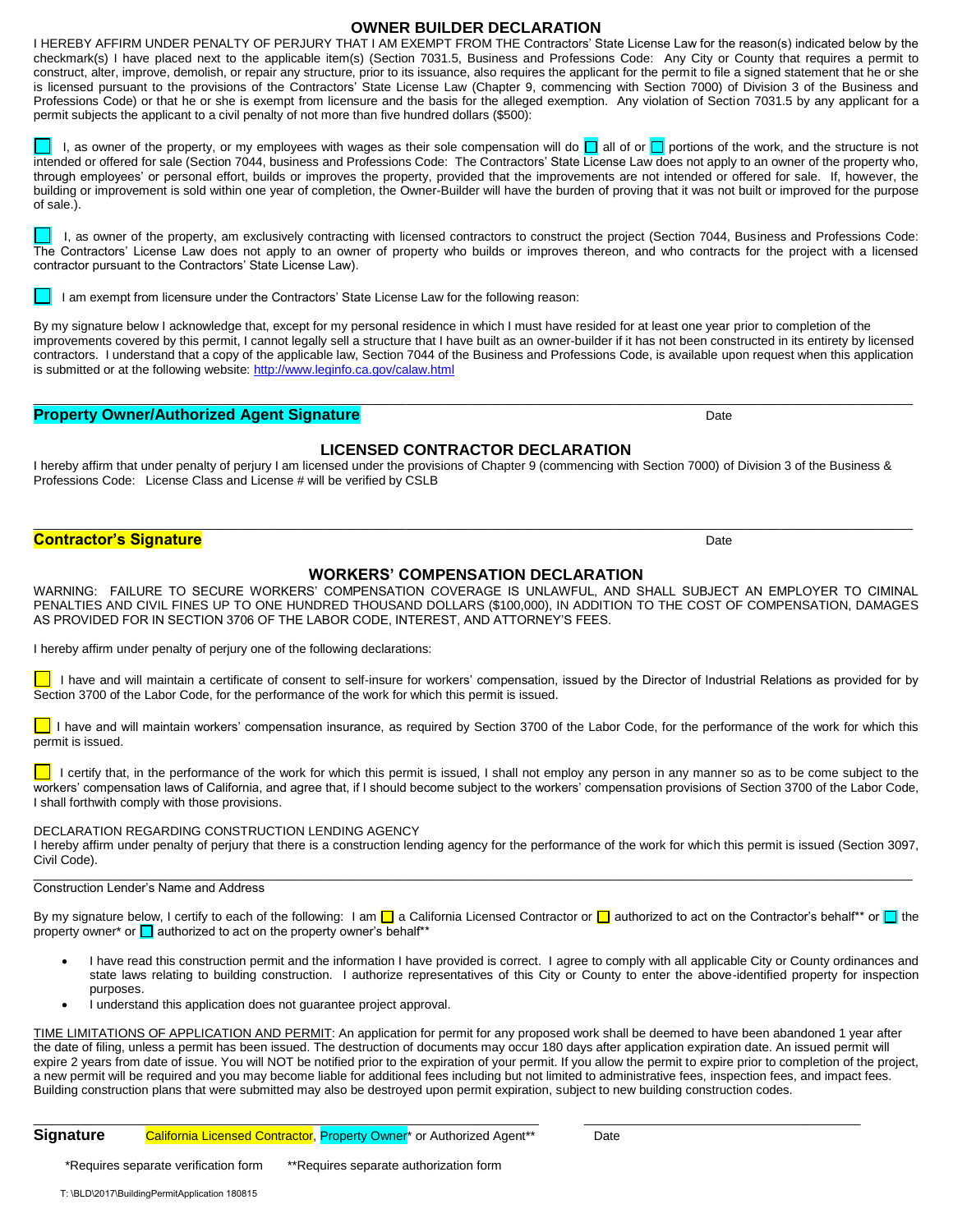

**BUILDING SERVICES DIVISION**

| <b>2019 CALIFORNIA BUILDING STANDARDS CODE OF REGULATIONS TITLE 24</b>                                                                                                                                                                                                                                                                 |  |  |  |  |
|----------------------------------------------------------------------------------------------------------------------------------------------------------------------------------------------------------------------------------------------------------------------------------------------------------------------------------------|--|--|--|--|
| <b>PV Submittal Checklist - System Summary Sheet</b><br>The following items are required for a complete submittal.<br>To avoid delay, please use the attached Document Naming Conventions for all digital submittals                                                                                                                   |  |  |  |  |
| PROPERTY ADDRESS / APN #: North and the control of the control of the control of the control of the control of the control of the control of the control of the control of the control of the control of the control of the co                                                                                                         |  |  |  |  |
| (Please mark all that apply) $\Box$ Main Residence<br>$\Box$ Second Residence $\Box$ Garage/Storage<br>Barn                                                                                                                                                                                                                            |  |  |  |  |
| Manufactured Home (if roof mounted, permit will be through HCD)<br>$\Box$ Other:                                                                                                                                                                                                                                                       |  |  |  |  |
| Required: Signed contract with the property owner for the solar installation                                                                                                                                                                                                                                                           |  |  |  |  |
| For All Systems, Provide 2-Sets for Roof Mount or 3-Sets for Ground Mount (minimum size 11" x 17"):                                                                                                                                                                                                                                    |  |  |  |  |
| Electrical schematic diagram of system [module wiring (series/parallel), disconnects, grounding/bonding, wire, conduit<br>type, size, and number of conductors in each section of conduit], rapid shutdown, D/C color coding. When batteries are<br>to be installed include them in the diagram and their locations/rooms and venting. |  |  |  |  |
| $\Box$ For ALL Battery Connections: An Electrical Engineer is required.                                                                                                                                                                                                                                                                |  |  |  |  |
| Site diagram (show arrangement of panels on the roof or ground, location of combiner box, inverter, utility disconnect,<br>main service, show approximate distance from panel to all components, dimension all setbacks to all structures and<br>property lines, generator and transfer locations if applicable).                      |  |  |  |  |
| Equipment cut sheets including inverters, modules, generators, transfer switch if applicable, etc.                                                                                                                                                                                                                                     |  |  |  |  |
| labeling schedule for equipment and electrical hazard per CEC Sec. 110.21(B), 690.13, 690.31, 690.56, 705.10 and 705.12                                                                                                                                                                                                                |  |  |  |  |
| System KW capacity<br>$\Box$                                                                                                                                                                                                                                                                                                           |  |  |  |  |
| Completed page 2 of the System Summary sheet                                                                                                                                                                                                                                                                                           |  |  |  |  |
| Labeling schedule for equipment and electrical hazard per CEC Sec. 110.21(B), 690.13, 690.31, 690.56, 705.10 and 705.12                                                                                                                                                                                                                |  |  |  |  |
| For Roof Mounted Systems Provide:                                                                                                                                                                                                                                                                                                      |  |  |  |  |
| Photovoltaic systems shall be Class A listed and labeled for fire classification per UL 1703. Provide documentation<br>demonstrating compliance.                                                                                                                                                                                       |  |  |  |  |

- $\Box$  Identify location and method of rapid shutdown per CEC sec. 690.12
- $\Box$  Solar panels that cover more than 50% of the total roof area, require fire department approval.
- $\Box$  Engineered or listed racking system for mounting and attachment of system.
- $\Box$  Integrated systems that replace roofing material require detailed information showing class "A" roof assembly.

# **For Ground Mount and Wind Generator Systems Provide:**

 $\Box$  Engineering [When the total height from ground to top of the array (not post height) exceeds 7 feet] for mounting, attachments, and foundation to meet the minimum wind and snow loads. Engineering required for all structures if ground snow load (Pg) exceeds 50 psf. Provide details of attachments, anchors, brackets, photovoltaic panels, and all hardware.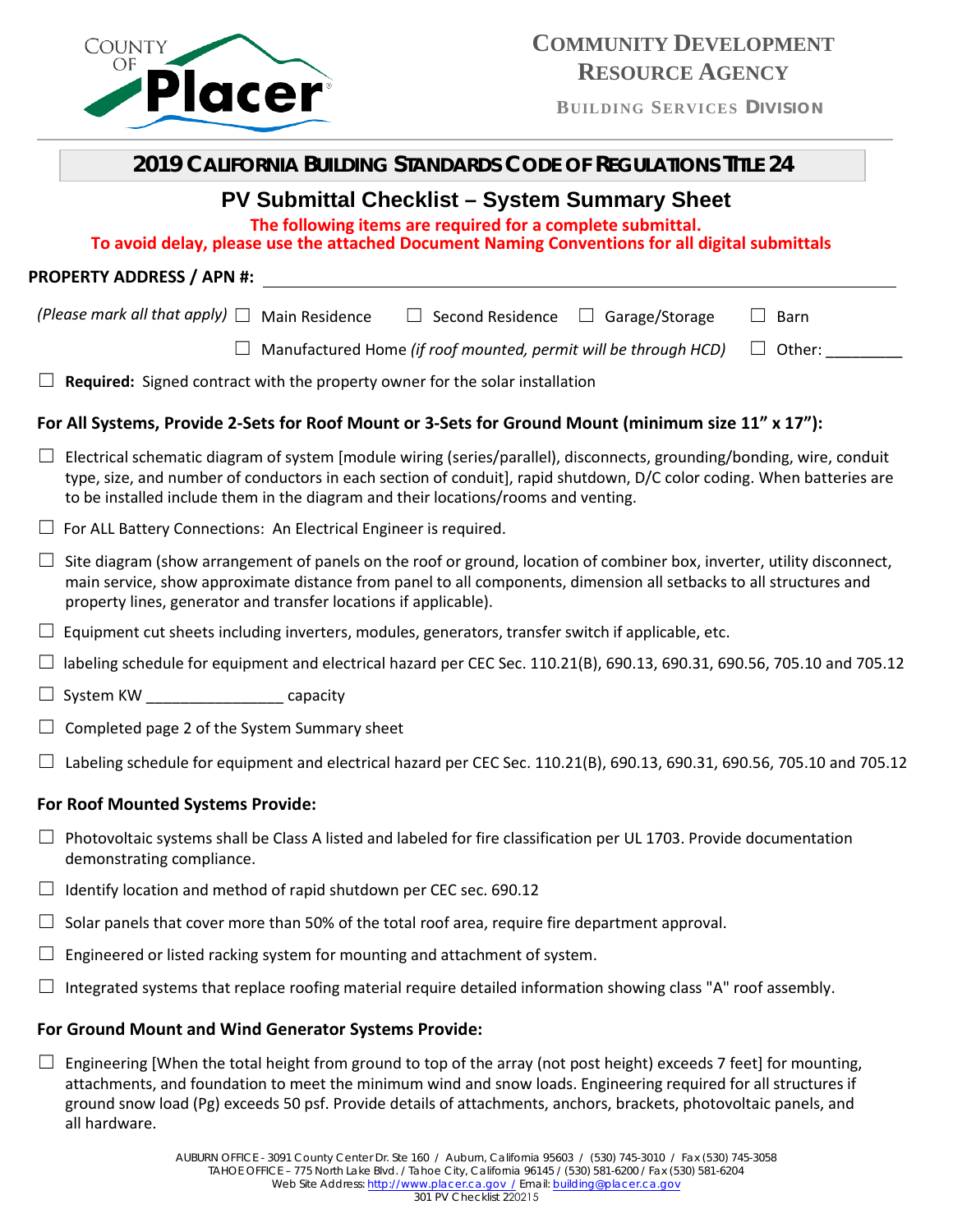

# **COMMUNITY DEVELOPMENT RESOURCE AGENCY**

**BUILDING SERVICES DIVISION**

|                                                                                                                                                                                                                                                                                                                                        | 2019 CALIFORNIA BUILDING STANDARDS CODE OF REGULATIONS TITLE 24                  |                     |                                                                                              |  |
|----------------------------------------------------------------------------------------------------------------------------------------------------------------------------------------------------------------------------------------------------------------------------------------------------------------------------------------|----------------------------------------------------------------------------------|---------------------|----------------------------------------------------------------------------------------------|--|
| <b>PV Submittal Checklist - System Summary Sheet</b>                                                                                                                                                                                                                                                                                   |                                                                                  |                     |                                                                                              |  |
| <b>System Summary:</b>                                                                                                                                                                                                                                                                                                                 | Roof Mount                                                                       | $\Box$ Ground Mount | <b>Batteries</b><br>$\Box$                                                                   |  |
|                                                                                                                                                                                                                                                                                                                                        | Off-Grid                                                                         | $\Box$ Grid Tie     | Generator                                                                                    |  |
| Interver(s):                                                                                                                                                                                                                                                                                                                           | # of Inverter(s): Manufacturer / Model Number: _________________________________ |                     |                                                                                              |  |
|                                                                                                                                                                                                                                                                                                                                        | DC Input Voltage Range: __________________                                       |                     | Listed for Utility Interconnection $\Box$ Yes $\Box$ No                                      |  |
| From the Module Listing:                                                                                                                                                                                                                                                                                                               | *Maximum System Voltage: _____________                                           |                     | Open-Circuit Voltage (VOC): ______________                                                   |  |
|                                                                                                                                                                                                                                                                                                                                        | Short-Circuit Current (ICS): ______________                                      |                     |                                                                                              |  |
|                                                                                                                                                                                                                                                                                                                                        | Maximum Series Fuse Rating: ____________                                         |                     |                                                                                              |  |
| *Calculated System Voltage - (VOC x # of modules in series x 1.13) CEC 690.7                                                                                                                                                                                                                                                           |                                                                                  |                     |                                                                                              |  |
| Calculated system voltage must be less than or equal to the module *Maximum System Voltage.                                                                                                                                                                                                                                            |                                                                                  |                     |                                                                                              |  |
| <b>Array Information:</b>                                                                                                                                                                                                                                                                                                              | Total # of Modules: Total # of Modules:                                          |                     | # of Modules in Each Series: _______________                                                 |  |
|                                                                                                                                                                                                                                                                                                                                        | # of Optimizer / Micro-Inverters: _________                                      |                     | # of Parallel Source Circuits: ______________                                                |  |
|                                                                                                                                                                                                                                                                                                                                        | Provide and identify Arc Fault protection per CEC sec. 690.11                    |                     |                                                                                              |  |
| <b>Operating Voltage:</b>                                                                                                                                                                                                                                                                                                              |                                                                                  |                     | (Voltage at Pmax x # of modules in series)                                                   |  |
| <b>Operating Current:</b>                                                                                                                                                                                                                                                                                                              | amps amps                                                                        |                     | (Current at Pmax x # of strings in parallel                                                  |  |
| Minimum PV Source Circuit Ampacity or Conductor Sizing: __________                                                                                                                                                                                                                                                                     |                                                                                  |                     |                                                                                              |  |
| (ICS x number of parallel circuits x 1.25 x 1.25) CEC 690.8A-1, 690.8B-1 and NOTE 2.                                                                                                                                                                                                                                                   |                                                                                  |                     |                                                                                              |  |
| Explanation: To determine wire sizing and over current protection you must determine the minimum source circuit<br>conductor ampacity which is 125% of the maximum PV source circuit current ampacity (CEC 690.8.A-1). The maximum PV<br>source circuit current ampacity is 125% of the source circuit ampacity or ICS (CEC 690.8B-1). |                                                                                  |                     |                                                                                              |  |
| Note 1:                                                                                                                                                                                                                                                                                                                                |                                                                                  |                     | All wiring rated at 90 degrees and equipment on array side of the inverter must be DC rated. |  |
| Further ampacity adjustments are necessary when more than 3 current carrying conductors are installed in the<br>Note 2:<br>conduit. See CEC Table 310.15(B)(2)(a)                                                                                                                                                                      |                                                                                  |                     |                                                                                              |  |
| PER CEC 705.12 Exception: For dwelling unit, the sum of the ampere ratings of the over current devices shall not<br>Note 3:<br>exceed 120 percent of the bus bar or conductor.                                                                                                                                                         |                                                                                  |                     |                                                                                              |  |
| If derating main breaker less than 175 amps, Load Calculation Worksheet is required.                                                                                                                                                                                                                                                   |                                                                                  |                     |                                                                                              |  |
| I understand applications for building permits will be reviewed for plan completeness.<br>An incomplete submittal package may be returned, and additional fees assessed, for subsequent reviews.                                                                                                                                       |                                                                                  |                     |                                                                                              |  |
|                                                                                                                                                                                                                                                                                                                                        |                                                                                  |                     |                                                                                              |  |
|                                                                                                                                                                                                                                                                                                                                        |                                                                                  |                     |                                                                                              |  |
|                                                                                                                                                                                                                                                                                                                                        |                                                                                  |                     |                                                                                              |  |